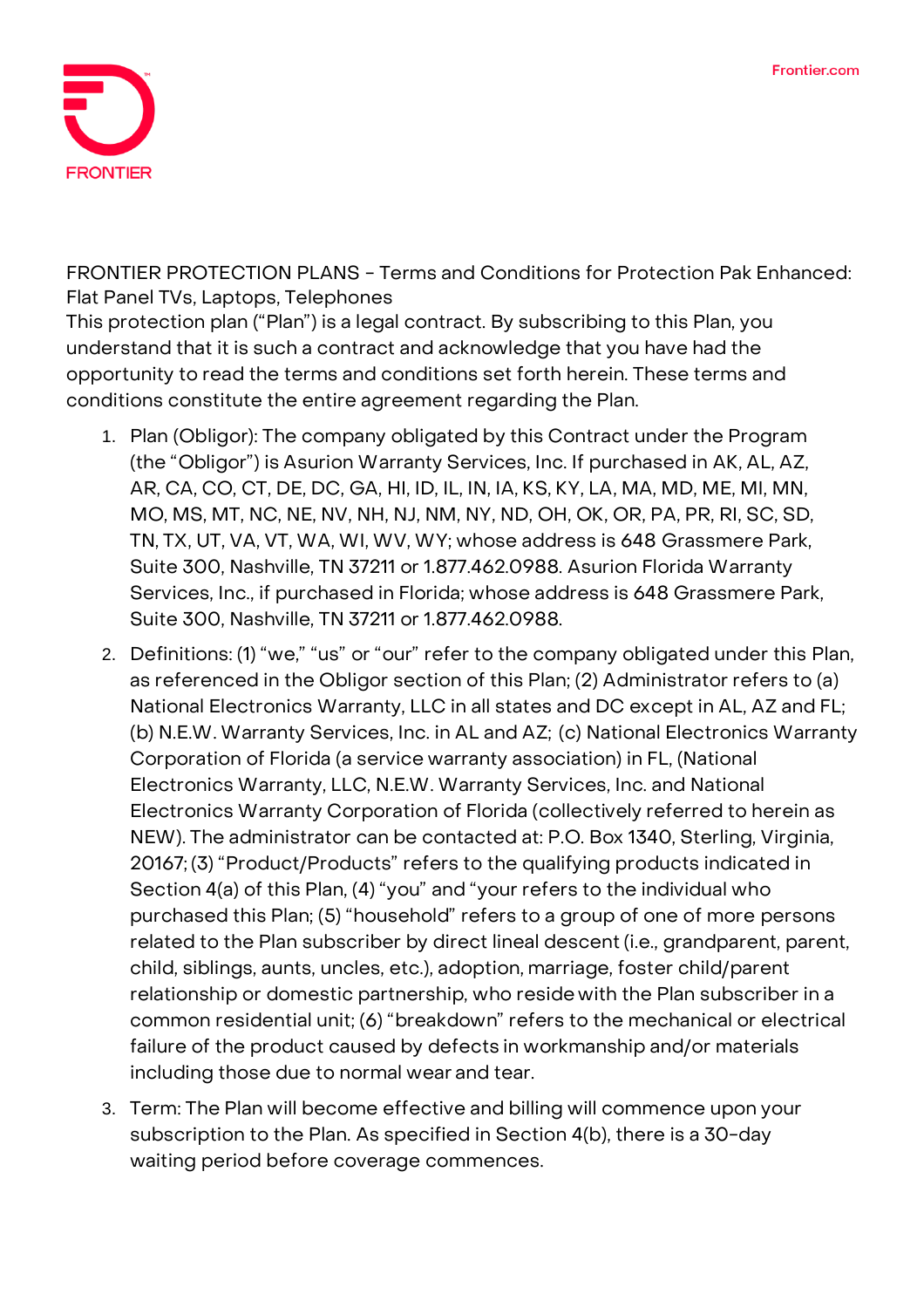

- 4. **Coverage:** This Plan provides for the repair or replacement of your product to its standard operating condition if the product fails to perform its intended functions due to a breakdown. The Plan will also provide accidental damage from handling (ADH) coverage to THE LAPTOP(S) COMPUTERS ONLY. ADH coverage covers your Laptop from failures as a result of damage from an unexpected and unintentional external event, such as drops or spills that arise from your normal daily usage of the product as the manufacturer intended.
	- a. Qualifying Products: This Plan covers Laptops, Flat Panel Televisions and Telephones. Televisions can be of any brand, any age and any size, either LCD, Plasma or LED and include original remote controls. All types of Laptops are eligible for coverage under this Plan except Laptops which are not equipped with a Windows Operating System version Windows XP or newer or Android version 1.6 or newer and Apple computers which are not equipped with an Apple operating system version OS X or newer or Linux OS with 2009 publication date or newer. Telephones must be single line phones, 2-line phones or caller ID displays. The Plan also coves one (1) Fiber Internet backup battery per household.
	- b. Coverage Effective Date: **Coverage under the Plan will commence 31 days after your subscription to the Plan. No service will be provided during the initial 30 days of the Plan. If the Plan is cancelled, coverage will continue for 30 days after the cancellation date.** There will be no lapse in coverage if you move to another residence, provided that you continue the Plan and notify Frontier of your new residence address.
	- c. Primary Residence: Unless otherwise specified, the coverage under this Plan applies to all systems customarily located in your primary residence belonging to you or a member of your household. If you change your primary residence, you are required to notify Frontier of such request or change. In the event that you wish to obtain coverage for more than one residence, additional Plans must be purchased.
	- d. Service Fee: **In the event that your Flat Panel Television or Laptop requires service, you will be required to pay a service fee in the amount of Eighty-Nine Dollars (\$89.00).** The service fee does not apply to the repair or replacement of a telephone, remote control or Fiber Internet back up battery. The service fee must be paid and receivedin advance of the service being provided and may be paid through a valid credit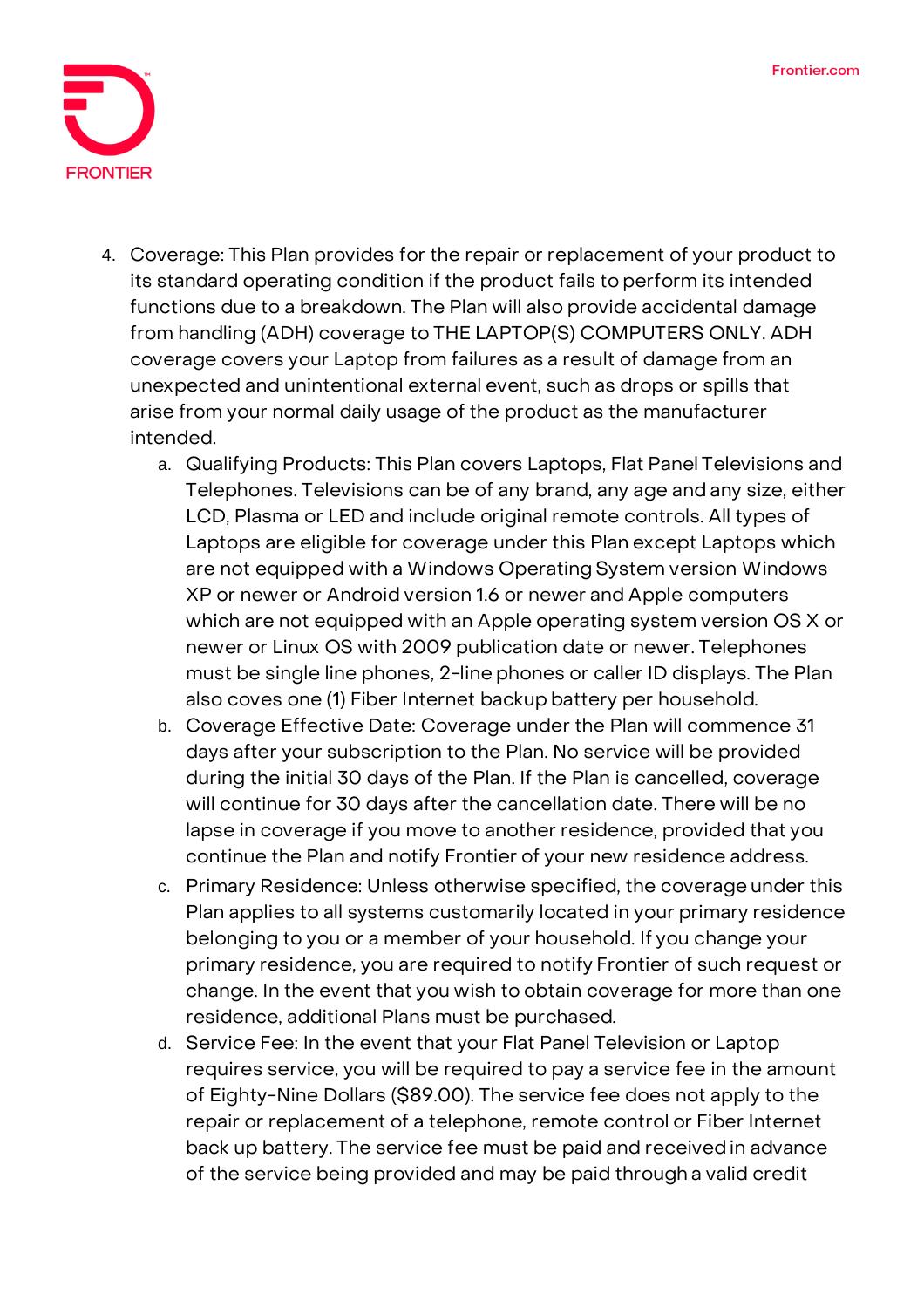

card, check or money order.

- 1. Telephones: The Plan also covers a replacement telephone/caller id unit. A replacement product will be shipped directly to your billing address along with a return kit and return postage for the defective product. If you fail to return the defective product you may be billed for the replacement product. The product will be replaced with a product comparable in kind and quality. You will not be charged a service fee for claims related to the products listed in this Section 4(d1), however, the costs associated with the repair or replacement of these products will apply toward the aggregate claim limit under the Plan.
- 2. Televisions: The Plan covers the cost of replacing the original remote control unit. Replacement will be of like kind or quality. You will not be charged a service fee for claims related to the products listed in this Section 4(d2), however, the costs associated with the repair or replacement of these products will apply toward the aggregate claim limit under the Plan.
- 3. Fiber Internet back up battery: The Plan covers the replacement of One (1) Fiber Internet backup battery for the life of the plan. You will not be charged a service fee for claims related to the products listed in this Section 4(d3), however, the costs associated with the repair or replacement of these products will apply toward the aggregate claim limit under the Plan.
- e. On-Site Service: If the product requiring service is a television greater than 32", it we be serviced on-site. We will use our best efforts to have an authorized service provider contact you within one (1) business day of your initial call to arrange for service. Service will be provided during regular business hours Monday through Friday, except holidays. An adult (18 years or older) must be present during the time of service. You must provide a safe, non-threatening environment for our technicians in order to receive on-site service. Due to environmental or technical requirements, if certain repairs cannot be completed where the product is located and must be repaired at another location, this Plan will cover all shipping and handling costs. The product must be located at your primary residence at the time of service.
- f. Repair Depot Service: If the product requiring service is a television 32" or smaller or laptop computer it will be shipped to a designated repair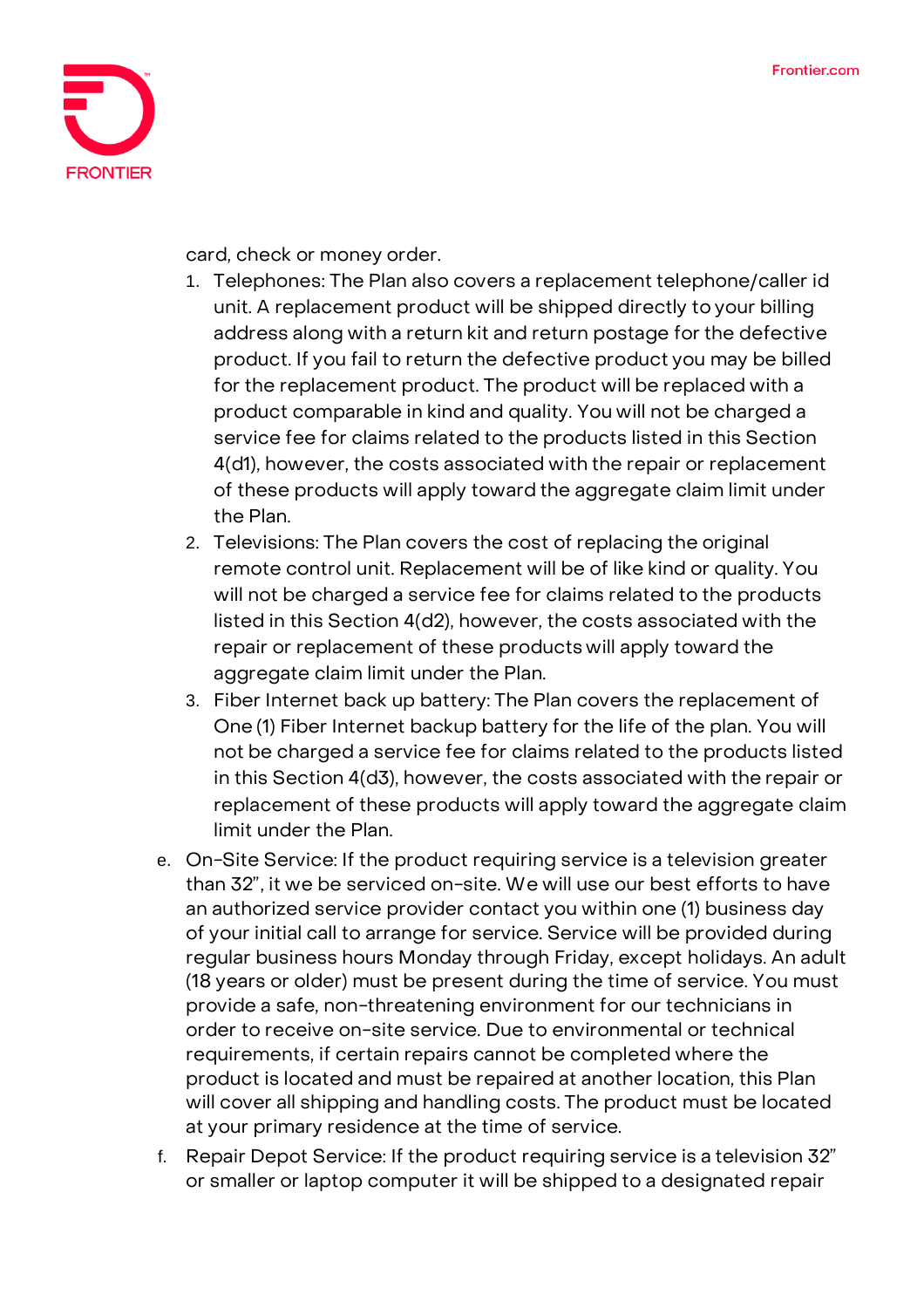

depot location for service. We will use our best efforts to ship a carton, prepaid shipping label and instructions for shipping your product to you within two (2) business days of your initial call for service. This Plan provides for next business day shipping. All shipping costs are covered by the Plan.

- g. Advance Replacement for Telephones/Caller ID Units: A replacement product will be shipped directly to your billingaddress along with a return kit and return postage for the defective product. If you fail to return the defective product you may be billed for the replacement product. The product will be replaced with a product comparable in kind and quality subject to the provisions cited herein. We make no representation or warranty that any replacement product will be identical or substantially identical to the product submitted for replacement. Replacement will be with a new or refurbished product, at our sole discretion.
- h. Power Surge Protection: The Plan provides power surge protection in the absence of any other insurance coverage. If your product is damaged as a result of a power surge, we will service your product in accordance with the terms herein.
- i. Subscriber Eligibility. Only customers residing in the United States are eligible for coverage under the Plan.
- j. Replacement Products: If we opt to provide you a replacement product under the Plan, we reserve the right to retain ownershipof your defective product. At our sole discretion, we may require that you return the defective product to our designated repair depot location as a condition to receiving your replacement product. Shipping costs associated with the return of the product will be paid by us.
- 5. **Registration:** Registration of this Plan is not required. At your option, you may register the products to be covered by the Plan at any time during the coverage period. Changes and/or updates to the list of covered products can be made by updating your online account at this web address.
- 6. **Plan Limits of Liability (Aggregate Claim Limit):** Under the Plan, claims cannot exceed \$3,000 per 12-month rolling period which commences on the date of your first claim. We will be responsible for informing you, at the time of the claim, if you have reached the \$3,000 aggregate claim limit. The retail value of any repairs shall be equal to the market retail value of parts and labor charges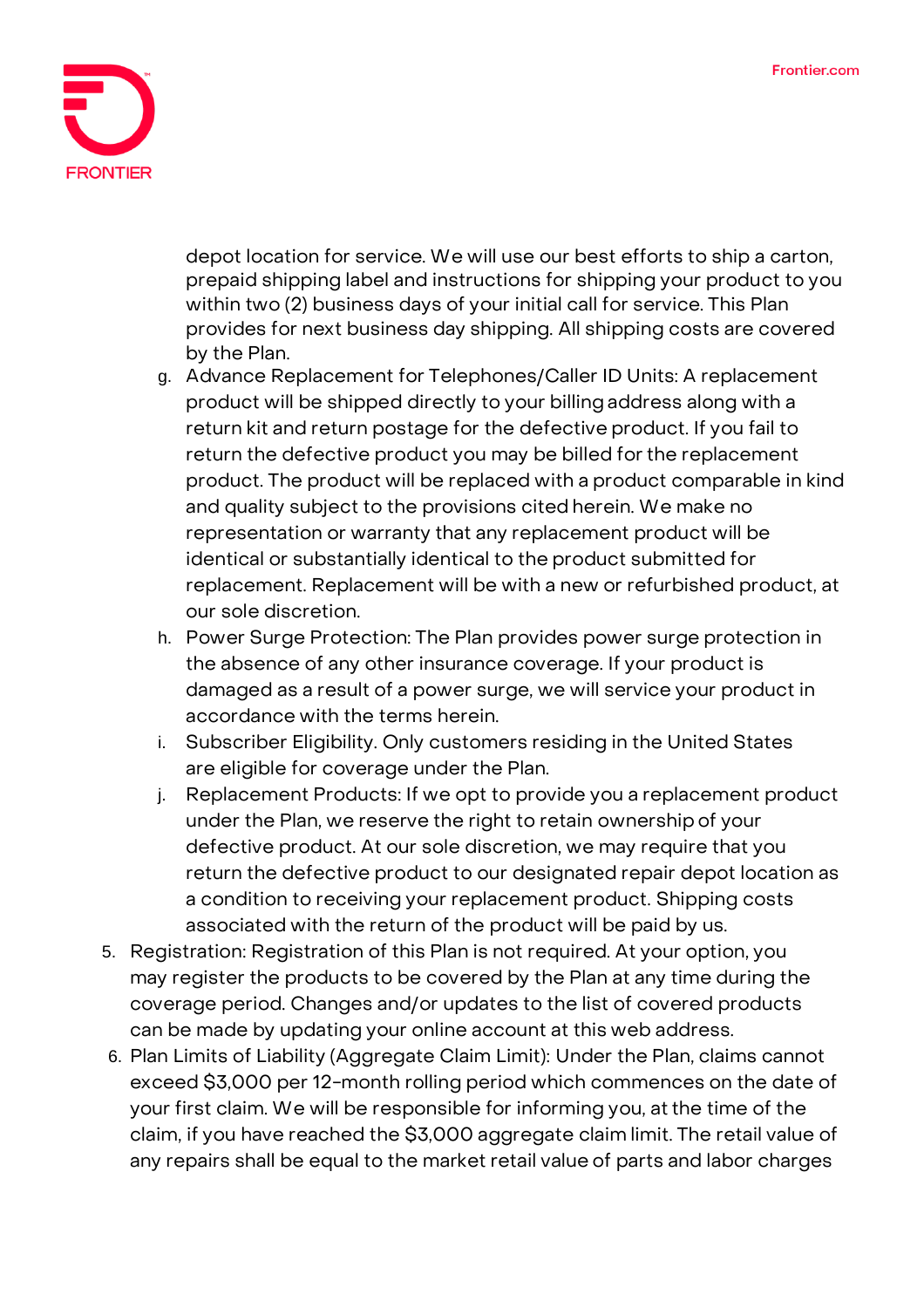

for repairing the product, as determined at our sole discretion, provided that the retail value for any repair shall not exceed the total retail value of a comparable replacement product. In the event that you reach the 12-month aggregate claim limit for claims (\$3,000) and the product requires additional repairs, we will provide you with information on how to get the product repaired; however, we will not be responsible for any costs related to these repairs.

- 7. **Your Responsibilities:** This Plan is for your use only and may not be assigned. Products owned by anyone other than you or members of your household will not be covered by the Plan. Any abuse of the Plan by you, including but not limited to seeking replacement of a product not belonging to you, may result in termination of the Plan upon notice. The Product must be in good working condition prior to your Plan subscription. You must follow the instructions tat are in the owner's manual for proper use, care and maintenance of the Product. Failure to follow the manufacturer's maintenance and service guidelines may result in the denial of coverage under this Plan. We strongly recommend (but do not require as a condition of this Plan) the regular back up of data and software. It is important that you back up all data files on your PC prior to the commencement of service; repairs to your PC may result in the deletion of such data files. Please retain these terms and conditions for your records.
- 8. **Payment:** You agree to pay monthly charges for this Plan as such charges may appear on your monthly bill from Frontier Communications Corporation. The monthly rate for the Plan was provided to you at the time you subscribed to the Plan. You may contact your Frontier representative for the current applicable rate for the Plan. Non-payment may result in cancellation of the Plan. All charges, plus all applicable taxes, shall be due and payable by the due date stated on your Frontier bill.
- 9. **If Your Product Needs Service:** In the event the product fails to operate, you may, 30 days after subscription to this Plan, file a claim by calling 1.877.462.0988, 24 hours a day, 7 days a week, excluding national holidays. As stated above, service for your Televisions and Laptops is subject to your payment of a \$89.00 service fee for each claim. **AT OUR OPTION, REPLACEMENTS WILL BE NEW, REBUILT, REFURBISHED, OR NON-ORIGINAL MANUFACTURER;S PARTS OR PRODUCTS THAT PERFORM TO THE ORIGINAL FACTORY SPECIFICATIONS.** If, at our sole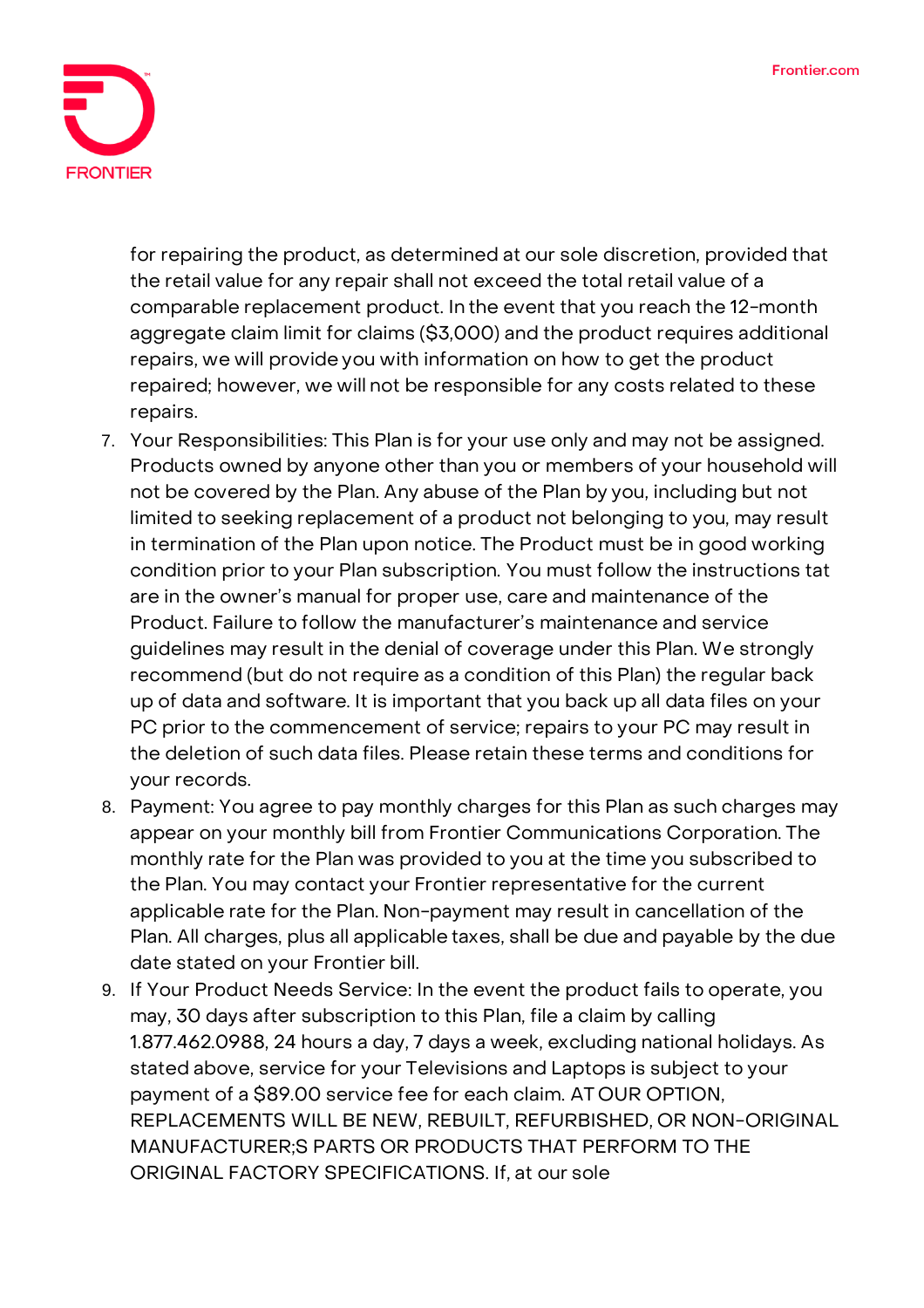

discretion, it is determined that the product cannot be repaired, we will offer you a replacement product of like kind and quality, either new or refurbished. The cost of the replacement product cannot exceed the available balance of funds under the aggregate claim limit. Repaired or replaced products are warranted by us for 90 days from the date of product receipt by you. In the event that the product fails to function properly during such 90 days, we will repair or replace the product at no cost to you. Such services will not be charged against your aggregate claim limit under the Plan. If you choose not to accept the replacement product which we offer you, then we will provide a payment to you in the form of a gift card or check based on the fair market value of the product as determined by us, based upon the age of the product. This payment amount cannot exceed the available balance of funds under the aggregate claim limit.

- 10. **Insurance Securing this Plan:** This Contract is not an insurance policy. This Contract is secured by an insurance policy provided by Liberty Mutual Insurance Company, in the following jurisdictions only: AL, AR, CA, CT, FL, GA, HI, IL, KY, MN, MO, MT, NC, NH, NV, OH, OK, OR, SC, TX, VA, VT, WA, WI, WY and all other states required by law. In NY, this Contract is secured by an insurance policy provided by Liberty Insurance Underwriters Inc. If You reside in one of these listed states and, within sixty (60) days We have not paid a covered claim, provided You with a refund owed or You are otherwise dissatisfied, You may make a claim directly to the insurance company at 175 Berkley Street, Boston, Massachusetts, 02116 or 1.617.357.9500.
- 11. **Exclusions What Is Not Covered:** This Plan does not cover the following:
	- a. Accidental damage from handling on all Televisions and Telephones.
	- b. Desktop computers or those computers not intended for portable use by the manufacturer;
	- c. Products with pre-existing conditions at the time of your subscription to the Plan;
	- d. Laptop Batteries as a standalone claim (except for a Fiber Internet back up battery);
	- e. Failure of a Fiber Internet back up battery due to improper use or use with unauthorized products or any Fiber Internet back up battery previously replaced under this Plan or any other Frontier service plan owned by you;
	- f. Components or products used for any commercial, public, lease or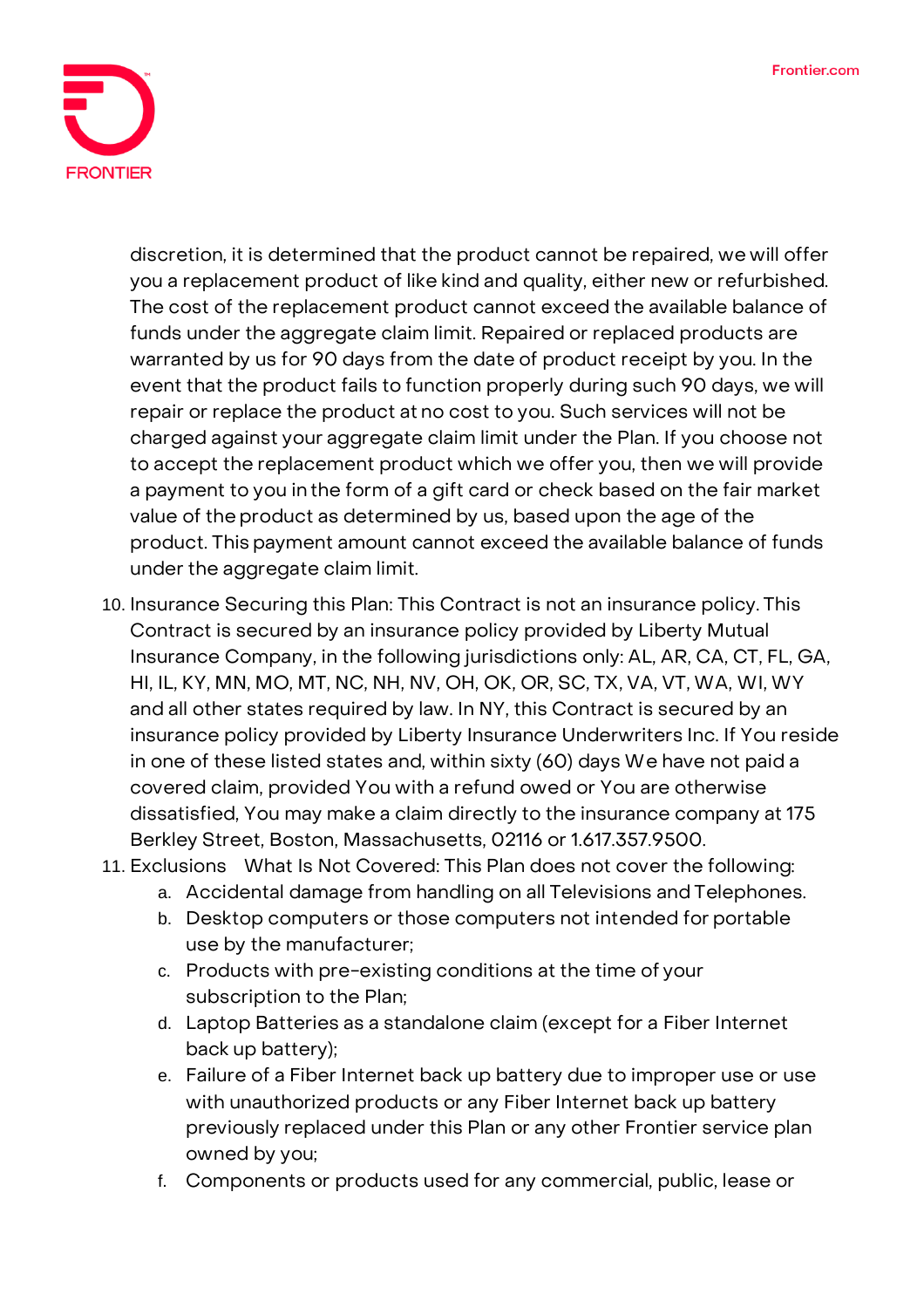

other non-residential purpose;

- g. Cosmetic defects, damage to or failures of non-operational components that do not inhibit the proper operation and performance of a covered item, such as but not limited to: appearance parts; broken hinges; cracked cases; decorative finishing; finish defects; handles; nonfunctional plastic; trim; accessories; attachments;
- h. Damage or costs resulting from: improper installation or setup; use in any combinations not approved in the manufacturer's specifications; unauthorized modifications, alterations, repairs or repair personnel;
- i. Failure, inoperability, or disruption of any product or product functions due to any design flaw or systemic manufacturing defect;
- j. Failures, damage or loss caused by any physical force external to the product, whether accidental or intentional, including but not limited to: any disaster, whether natural (acts of God) or man-made, whether local or catastrophic; abuse; acts of war; civil disorders; corrosion; dirt; mold; dust; earthquake; fire; hail; insects or other animals; liquid immersion; malicious mischief; misuse; negligence; nuclear accident; riot; rust; sand; smoke; storm; terrorist attack; vandalism; wind;
- k. Costs associated with installation or de-installation of any product;
- l. PC peripherals such as printers, external speakers and/or scanners;
- m. PC accessories such as keyboards, mice, monitors, modems, routers or any device that is not built into the PC's CPU housing.
- n. Burned-in images and pixel failure within designed specifications or that do not materially alter the product's functionality;
- o. Wireless repeaters, Fiber Internet routers, signal boost routers, additional base stations;
- p. Laptops that do not have administrator's permission. Covered Laptops must be able to upload and download software;
- q. Products that are not owned by you or a member of your household, leased and rented products, or products that are not customarily located in your specified residence;
- r. Loss or damage to the product either while in storage or in the course of transit, delivery, or redelivery, except where the loss or damage occurs while your product is located at our designated repair depot;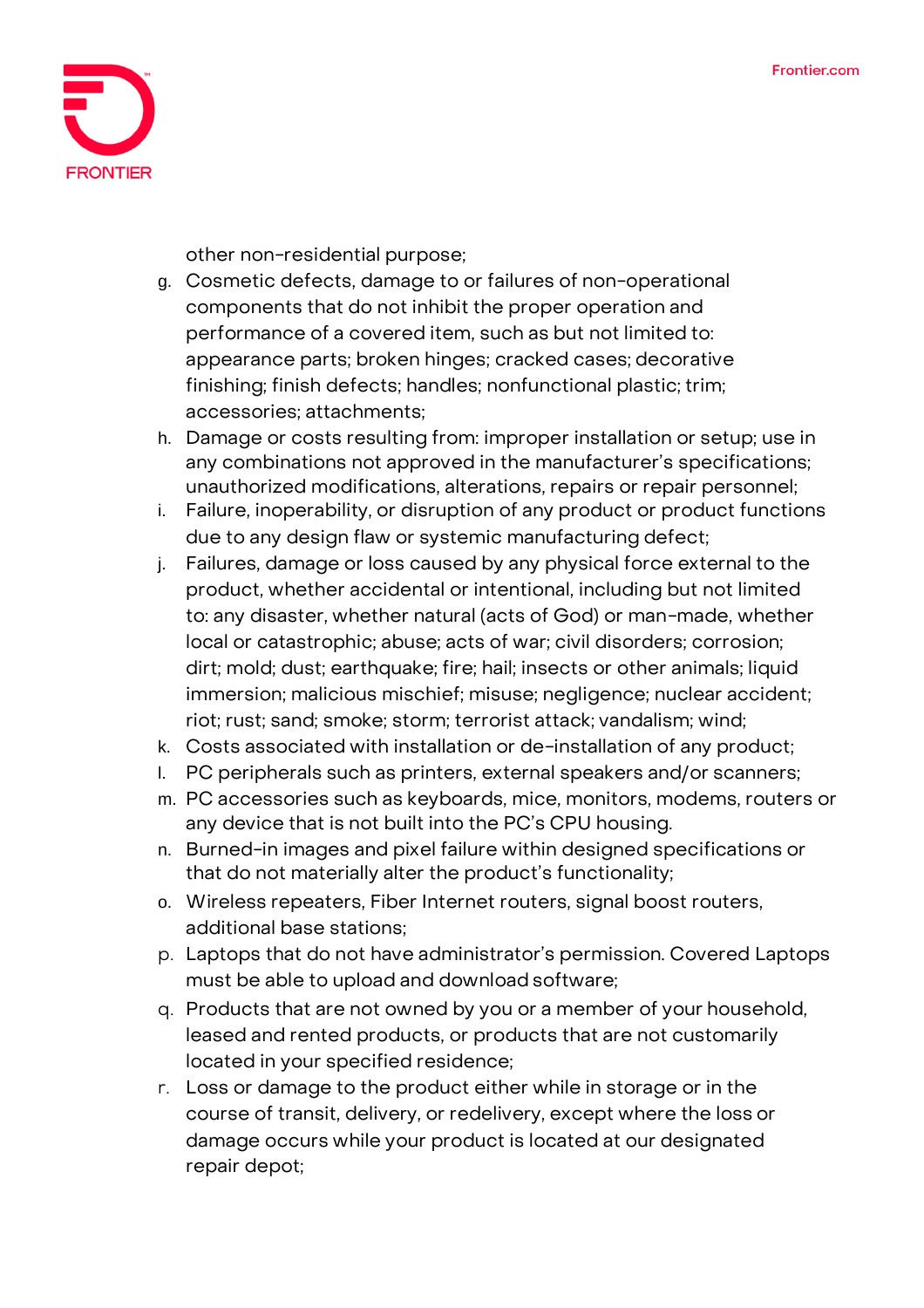

- s. Normal periodic or preventative maintenance, inspections, cleaning, or tune-ups; minor adjustments and settings outlined in the product owner's manual that the user can perform; costs related to any service request which results in customer education or no problem found;
- t. Products whose serial number has been altered or removed;
- u. Products located outside the United States;
- v. Repair or replacement covered by a manufacturer recall in effect at the time of the failure;
- w. Support or repairs to software; loss or damage to software due to any cause; including but not limited to, computer virus; worm; Trojan programs; adware, spyware, firmware or any other software program;
- x. Data or software of any kind that is deleted or damaged during a repair or replacement under this Plan;
- y. Special, indirect, or consequential damages or losses; or
- z. Theft or loss of the product.
- aa. Decorative/Novelty telephone sets (e.g., football phones); facsimile machines; leased equipment; cellular phones, pagers, ancillary equipment;
- bb. Telephone accessories including, but not limited to, headsets, cords, and the like;
- cc. Special needs accessories including, but not limited to, handset boosters, visual ring indicators, and the like;
- dd. Rotary or hardwired telephones and VoIP enabled phones;
- ee. Telephones with 3 or more lines or PBX/Key systems;
- ff. Other non-telephone equipment (other than Caller ID display units);
- gg. Computer telephony equipment;
- hh. Lamps and bulbs;
- ii. DLP, Projector, Projection, Analog and CRT Televisions;
- jj. Operability issues resulting from the inability of products, which are designed to process only analog television broadcasts, to process digital television broadcasts.
- 12. **Renewal:** This Plan automatically renews from month to month until cancelled.
- 13. **Transfer:** This Plan is not transferable to another party.
- 14. **Cancellation:** This Plan is provided on a month-to-month basis and can be canceled by you at any time for any reason by notifying Frontier's local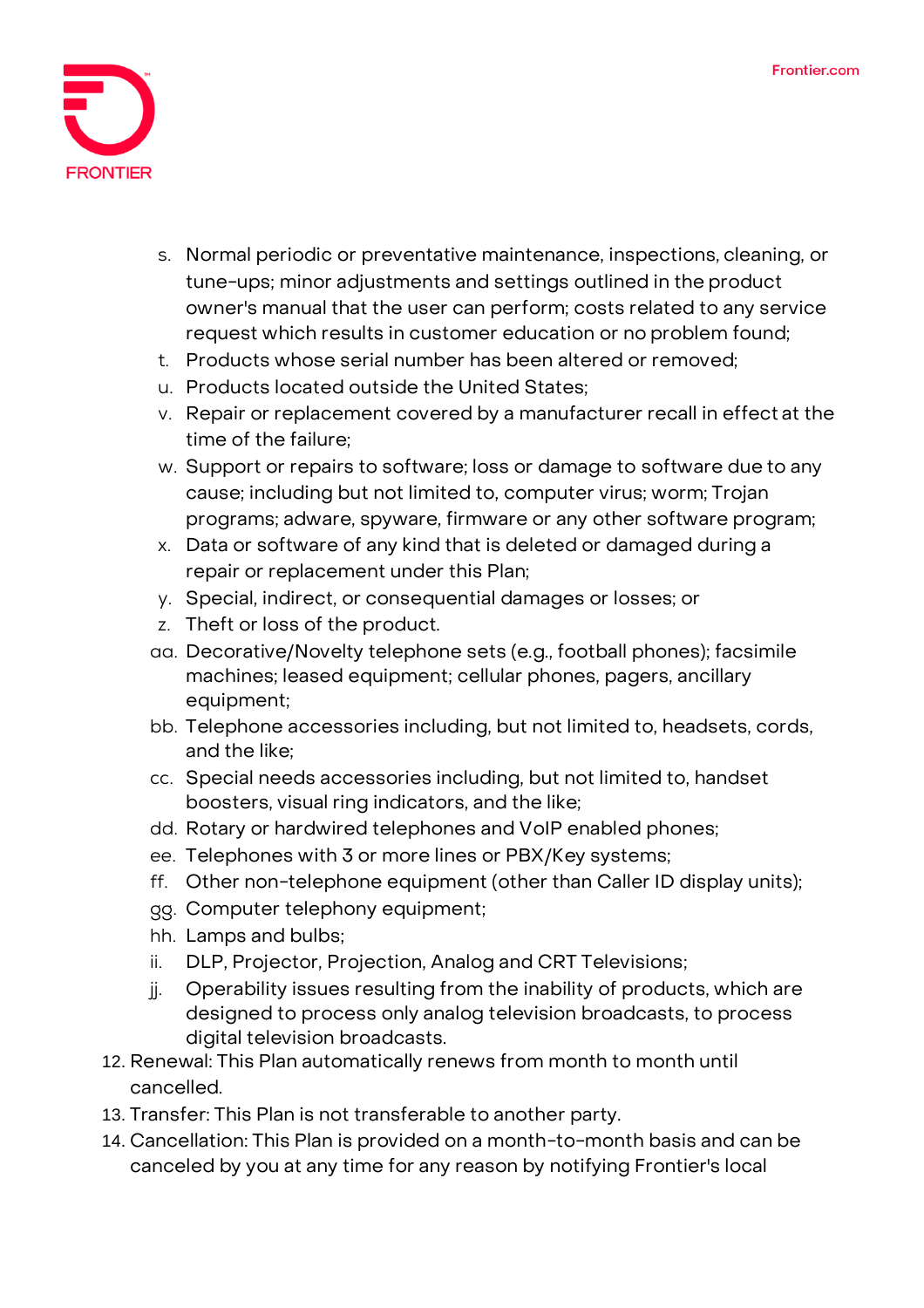

business office (or other number that Frontier may designate for such purpose) or by notifying NEW in writing at P.O. Box 1818, Sterling, VA 20166. We may elect not to renew the Plan upon 30 days written notice to you. Upon any termination or cancellation by you or Frontier, you will have coverage provided, at no cost for an additional thirty (30) days after the date of termination or cancellation of this Plan. All claims under this Plan must be reported to us within thirty (30) days after cancellation of the Plan.

- 15. **Changes to the Plan:** WE MAY CHANGE THE MONTHLY CHARGE FOR THE PLAN, OR WE MAY CHANGE THESE TERMS AND CONDITIONS FROM TIME TO TIME UPON THIRTY (30) DAYS WRITTEN NOTICE TO YOU. SUCH NOTICE MAY BE PROVIDED AS A MESSAGE PRINTED ON THE FRONTIER BILL, IN A SEPARATE MAILING OR EMAIL OR BY ANY OTHER REASONABLE METHOD AT FRONTIER'S DISCRETION. IF YOU DO NOT AGREE TO THE MODIFIED CHARGES OR TERMS OF THE AGREEMENT, YOU MAY CANCEL THE PLAN BY NOTICE TO FRONTIER AT ANY TIME IN ACCORDANCE WITH THESE TERMS AND CONDITIONS. THE PAYMENT OF APPLICABLE CHARGES BY YOU, OR A REQUEST FOR SERVICE UNDER THE PLANS, AFTER RECEIVING SUCH NOTICE OF A CHANGE IN THE CHARGES OR OTHER TERMS AND CONDITIONS WILL BE DEEMED TO BE ASSENT BY YOU TO THE CHANGE (S) IN THE CHARGES, TERMS OR CONDITIONS.
- 16. **Limitation of Liability:** Our liability for any negligence, error, mistake, or omission regarding the Plan or replacement of product(s) under the Plan is limited to a correction of any such error, mistake or omission. If such a correction is not possible, our liability will be limited to charges paid to Frontier in the applicable month pursuant to the Plan. Any refund must be requested by you. IN NO EVENT WILL THE PLAN OBLIGOR, ADMINISTRATOR OR FRONTIER BE LIABLE FOR INDIRECT, INCIDENTAL OR CONSEQUENTIAL DAMAGES INCLUDING BUT NOT LIMITED TO PERSONAL INJURIES OR LOSS OF INCOME ARISING OUT OF OR CONNECTED TO THE PROVISION OF THE PLAN, REPAIR OR REPLACEMENT OF PRODUCTS UNDER THE PLAN AND CAUSED BY NEGLIGENCE, ERROR, MISTAKE OR OMISSION ON THE PART OF THE PLAN OBLIGOR, ADMINISTRATOR OR FRONTIER OR THEIR RESPECTIVE EMPLOYEES, AGENTS OR SUBCONTRACTORS.
- 17. **Force Majeure:** We shall not be held responsible for any delay or failure in performance of any part of this Plan to the extent that such delay or failure is caused by fire, flood, explosion, war, strike, embargo, government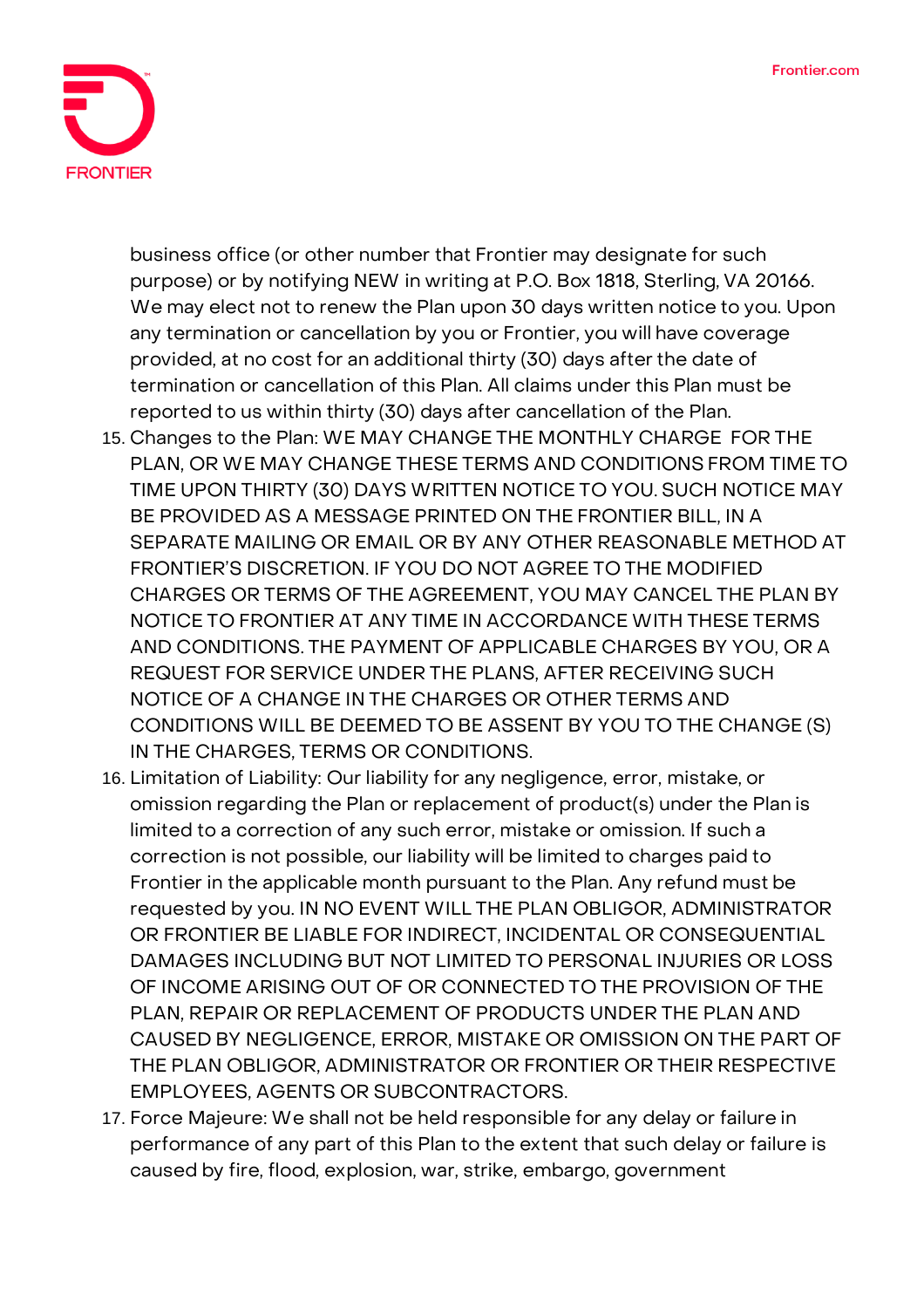

requirement, regulatory agency requirement civil or military authority, acts of God, or other similar causes beyond our control.

18. **Non-waiver:** Our failure in any circumstance to require strict adherence to any term or condition set forth herein shall not be deemed a waiver by us of any such term or condition under any other circumstance or of any other term or condition set forth herein.

**If You Reside In One Of The Following States, These Provisions Apply To You:**

**Alabama:** You are entitled to a "Free Look" period for this Plan. This Plan will be considered void and we will refund you the purchase price of the Plan if you have not made a claim under this Plan and you have returned the Plan to us a) within 20 days after the date we have mailed the Plan to you, b) within 10 days after you have received the Plan if the Plan was furnished to you at the time the Plan was purchased, or c) within a longer time period if specified in the Plan. If we fail to pay the cancellation refund within forty-five (45) days of your written request, we will pay you a penalty of ten percent (10%) of the Plan purchase price for each thirty (30) day period or portion thereof that the refund and any accrued penalties remain unpaid. The right to void this Plan applies only to the original Plan purchaser and is not transferable. If we cancel this Plan, no cancellation fee will be imposed. If we cancel this Plan for reasons other than nonpayment, a material misrepresentation made by you to us or because of a substantial breach of duties by you relating to the product or its use, we will mail a written notice to you at least five (5) days prior to cancellation. The notice of cancellation shall state the effective date of cancellation and the reason for cancellation.

**Arizona:** If your written notice of cancellation is received prior to the expiration date, the administrator shall refund the remaining pro-rata price, regardless of prior services rendered under this Plan. The pre-existing condition exclusion does not apply to conditions occurring prior to the sale of the consumer product by the Obligor, its assignees, subcontractors and/or representatives.

**California:** You may cancel this Plan for any reason at any time. To cancel it, submit your request in writing to NEW, P.O. Box 1818, Sterling, VA 20166.For all products other than home appliances and home electronic products, the Cancellation provision is amended as follows: If the Plan is cancelled: (a) within sixty (60) days of the receipt of this Plan, you shall receive a full refund of the price paid for the Plan provided no service has been performed, or (b) after sixty (60) days, you will receive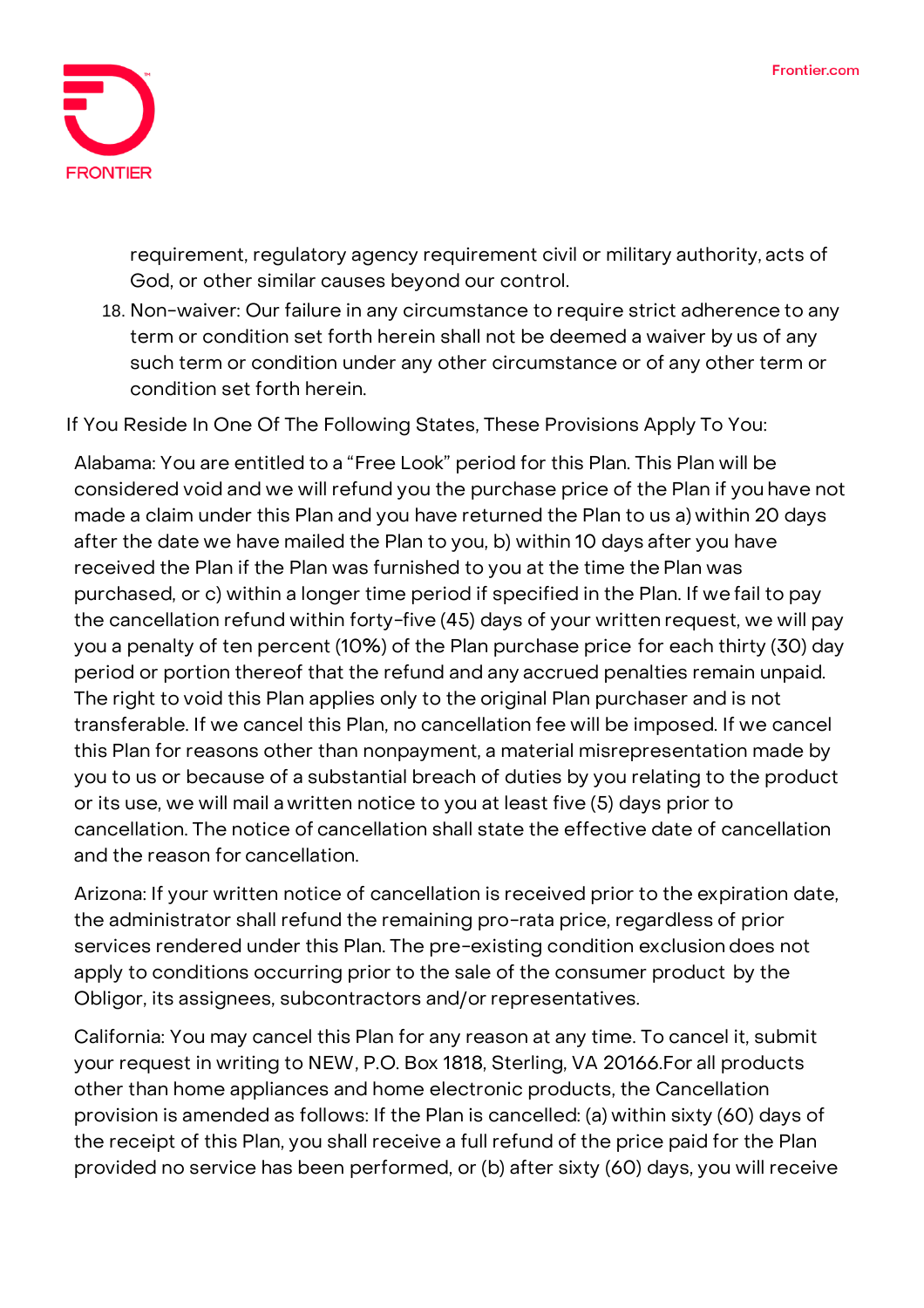

a pro rata refund, less the cost of any service received. If we elect to not renew this Plan, we will provide you with a 60 day written notice.

**Connecticut:** The expiration date of this Plan shall automatically be extended by the duration that the product is in our custody being repaired. In the event of a dispute with the administrator, you may contact the State of Connecticut Insurance Department, PO Box 816, Hartford, CT 06142-0816, Attn: Consumer Affairs. The written complaint must contain a description of the dispute, the purchase price of the product, the cost of repair of the product and a copy ofthe Plan.

**Florida:** The Plan shall be cancelled by us for fraud or material misrepresentation, including but not limited to commercial or rental use. Unauthorized repair or replacement of covered equipment shall result in the cancellation of the Plan by us. In the event of cancellation by us, written notice of cancellation shall be mailed to you not less than sixty (60) days before cancellation is effective. This Plan can be cancelled by you at any time for any reason by emailing, mailing or delivering to us notice of cancellation. If the Plan is cancelled: (a) within thirty (30) days of the receipt of the Plan, you shall receivea full refund of the price paid for the Plan provided no service has beenperformed, or (b) after thirty (30) days, you will receive a refund based on 100% of unearned pro rata premium less any claims that have been paid or less the cost ofrepairs made by us. If we cancel the Plan, the return premium is based upon 100% ofthe unearned pro rata premium. Only a check payable to you will be issued by us if your product cannot be repaired or replaced pursuant to the terms and conditions of this Plan. If we determine in our sole discretion that your product cannot be repaired or your product provides for replacement instead of repair, we will replace your product with a product of like kind and quality that is of comparable performance or reimburse you for replacement of the product with a check, at our discretion, equal to the fair market value of the product as determined by us, based upon the age of the product.

**Georgia:** This Plan shall be non-cancelable by us except for fraud, material misrepresentation, or failure to pay consideration due therefore. The cancellation shall be in writing and shall conform to the requirements of Code 33-24-44. You may cancel at any time upon demand and surrender of the Plan and we shall refund the excess of the consideration paid for the Plan above the customary short rate for the expired term of the Plan. The Plan excludes coverage for incidental and consequential damages and pre-existing conditions only to the extent such damages or conditions are known to you or reasonably should have been known to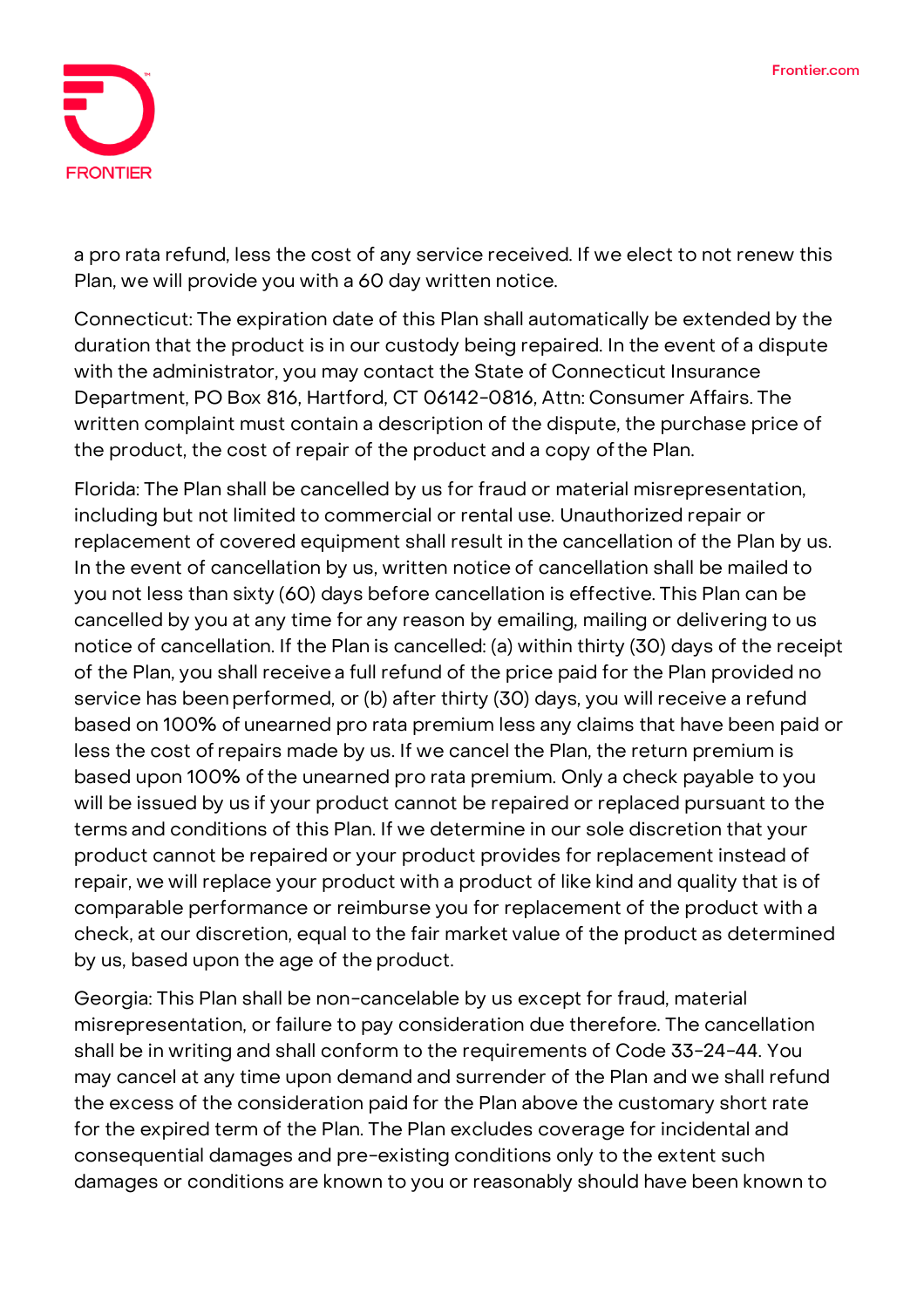

## you.

**Illinois:** You may cancel this Plan: a) within thirty (30) days after its purchase if no service has been provided and a full refund of the Plan price, less a cancellation fee not to exceed the lesser of ten percent (10%) of the Plan price or fifty dollars (\$50.00); or b) at any other time and a pro rata refund of the Plan price forthe unexpired term of the Plan, based on the number of elapsed months less the value of any service received, and the cancellation fee not to exceed the lesser of ten percent (10%) of the Plan price or fifty dollars (\$50.00).

**Nevada:** If the plan is cancelled, no deduction shall be made from the refund for the cost of any service received. If you cancel this Plan after thirty (30) days from purchase, you will receive a pro rata refund based on the days remaining, less a cancellation fee of twenty-five dollars (\$25.00) or ten percent (10%) of the Plan fee, whichever is less. If we fail to pay the cancellation refund within 45 days of your written request we will pay you a penalty of ten percent (10%) of the purchase price for each thirty (30) day period or portion thereof that the refund and any accrued penalties remain unpaid. This Plan may be cancelled due to unauthorized repair which results in a material change in the nature or extent of the risk, occurring after the first effective date of the current policy, which causes the risk of loss to be substantially and materially increased beyond that contemplated at the time the policy was issued or last renewed. This Plan will be considered void and we will refund you the purchase price of the Plan if youhave not made a claim under this Plan and you have returned the Plan to us a) within 20 days after the date we have mailed the Plan to you, b) within 10 days after you have received the Plan if the Plan was furnished to you at the time thePlan was purchased, or c) within a longer time period if specified in the Plan.

**New Hampshire:** In the event you do not receive satisfaction under this Plan, you may contact the New Hampshire Insurance Department, 21 South Fruit St, Suite 14, Concord, NH 03301 or 1.800.852.3416.

**New Mexico:** If this Plan has been in force for a period of seventy (70) days, we may not cancel before the expiration of the Plan term or one (1) year, whichever occurs first, unless: (1) you fail to pay any amount due; (2) you are convicted of a crime which results in an increase in the service required under the Plan; (3) you engage in fraud or material misrepresentation in obtaining this Plan; (4) you commit any act, omission, or violation of any terms of this Plan after the effective date of this Plan which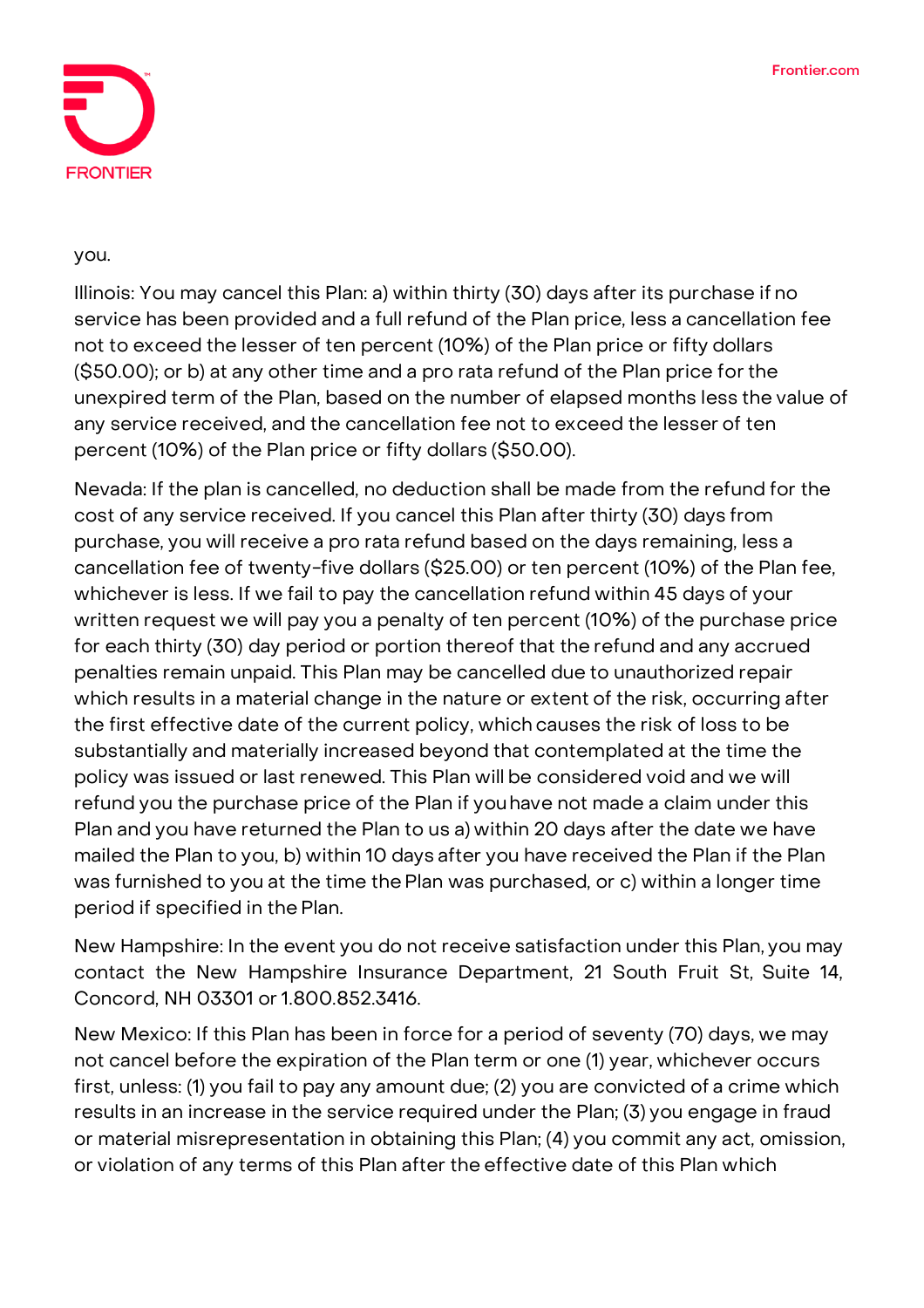

substantially and materially increase the service required under this Plan; or (5) any material change in the nature or extent of the required service or repair occurs after the effective date of this Plan and causes the required service or repair to be substantially and materially increased beyond that contemplated at the time you purchased this Plan.

**North Carolina:** The purchase of this Plan is not required either to purchase or to obtain financing for a home appliance.

**Oklahoma:** THIS PLAN IS NOT ISSUED BY THE MANUFACTURER OR WHOLESALE COMPANY MARKETING THE PRODUCT COVERED BY THIS PLAN. THIS PLAN WILL NOT BE HONORED BY SUCH MANUFACTURER OR WHOLESALE COMPANY. IF EITHER YOU OR WE CANCEL THIS PLAN, THE RETURN OF THE PLAN PRICE WILL BE BASED UPON ONE HUNDRED PERCENT (100%) OF THE UNEARNED PRO RATA PRICE OF THE PLAN, LESS THE COST OF ANY SERVICE RECEIVED.

South Carolina: You are entitled to a "Free Look" period for this Plan. If you cancel this Plan within 30 days of receipt of this Plan, you shall receive a full refund of the Plan purchase price. If we fail to pay the cancellation refund within forty-five (45) days of your written request, we will pay you a penalty of ten percent (10%) of the Plan purchase price for each thirty (30) day period or portion thereof that the refund and any accrued penalties remain unpaid. To prevent any further damage, please refer to the owner's manual. In the event the service Plan provider does not provide covered service within (60) days of proof of loss by the Plan holder, the Plan holder is entitled to apply directly to the Insurance Company. If the Insurance Company does not resolve such matters within sixty (60) days of proof of loss, they may contact the SC Department of Insurance, P.O. Box 100105, Columbia, SC 29202-3105,1.800.768.3467.

**Texas:** If you purchased this Plan in Texas, unresolved complaints concerning a provider or questions concerning the registration of a Plan provider or administrator may be addressed to the Texas Department of Licensing and Regulations, PO Box 12157, Austin, TX 78711 or 1.512.463.2906 or 1.800.803.9202. You may apply for reimbursement directly to the insurer if a refund or credit is not paid before the forty-sixth (46th) day after the date on which the Plan is returned to the provider.

**Utah:** Coverage afforded under this Plan is not guaranteed by the Utah Property and Casualty Guarantee Association. If we cancel this Plan due to fraud or material misrepresentation, you will be notified thirty (30) days prior to Plan cancellation. If we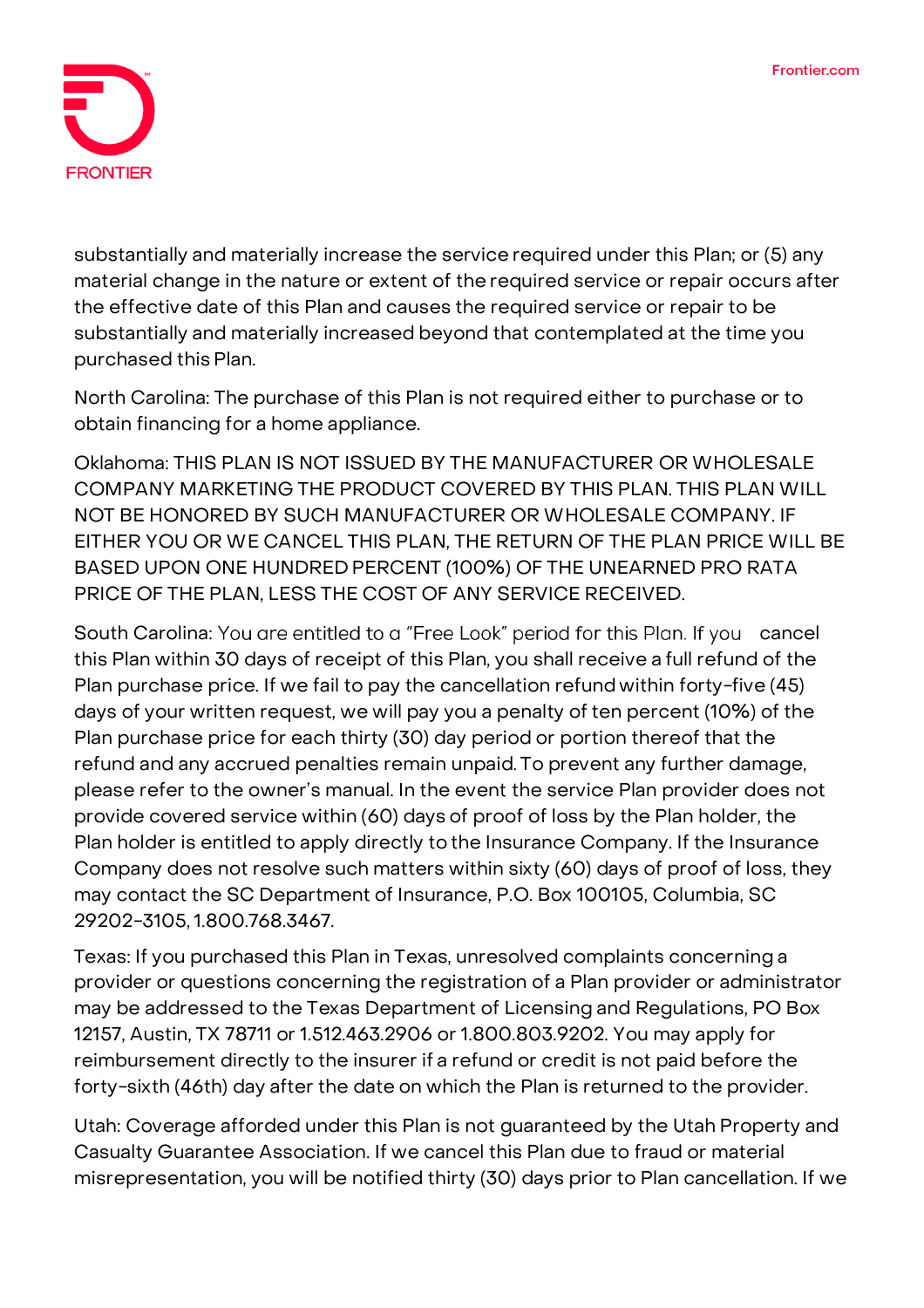

cancel this Plan due to nonpayment, you will be notified ten (10) days prior to Plan cancellation. This Plan is subject to limited regulation by the Utah Insurance Department. To file a complaint, contact the Utah Insurance Department, 3110 State Office Building, Salt Lake City, UT 84114 and phone number 1.801.538.3800 or 1.800.439.3805.

**Washington:** This Plan is not a Plan of insurance. This Service Plan is secured by a contractual liability insurance policy provided by Liberty Mutual Insurance Company 175 Berkley Street, Boston, Massachusetts, 02116 or 1.617.357.9500. You may make a claim directly to the insurance company at any time.

**Wisconsin: THIS PLAN IS SUBJECT TO LIMITED REGULATION BY THE WISCONSIN OFFICE OF THE COMMISSIONER OF INSURANCE.** This Plan shall not be cancelled due to unauthorized repair of the covered equipment, unless we are prejudiced by your failure to obtain such authorization. We will not exclude unauthorized repair of the covered equipment, unless we are prejudiced by your failure to obtain such authorization. If this Plan is canceled, no deduction shall be made from the refund for the cost of any service received. This Plan is backed by a contractual liability policy with limits of liability of \$5,000 per claim and \$25,000 in aggregate per Plan.

**Wyoming:** This Plan will be considered void and we will refund you the full purchase price of the Plan or credit your account if you have not made a claim under this Plan and you have returned the Plan to us, a) within 20 days after the date we have mailed the Plan to you, b) within 10 days after you have received the Plan if the Plan was furnished to you at the time the Plan was purchased, or c) within a longer time period if specified in the Plan. A ten percent (10%) penalty per month shall be added to a refund that is not paid or credited within forty-five (45) days after return of the Plan to us. The right to void this Plan applies only to the original Plan purchaser and is not transferable. If we cancel this Plan for reasons other than nonpayment, a material misrepresentation made by you to us or because of a substantial breach of duties by you relating to the product or its use, we will mail a written notice to you at least ten (10) days prior to cancellation. The notice of cancellation shall state the effective date of cancellation and the reason for cancellation.

**To obtain a large-type copy of the terms and conditions of the Plan, please call 1.877.462.0988.**

Administered by: